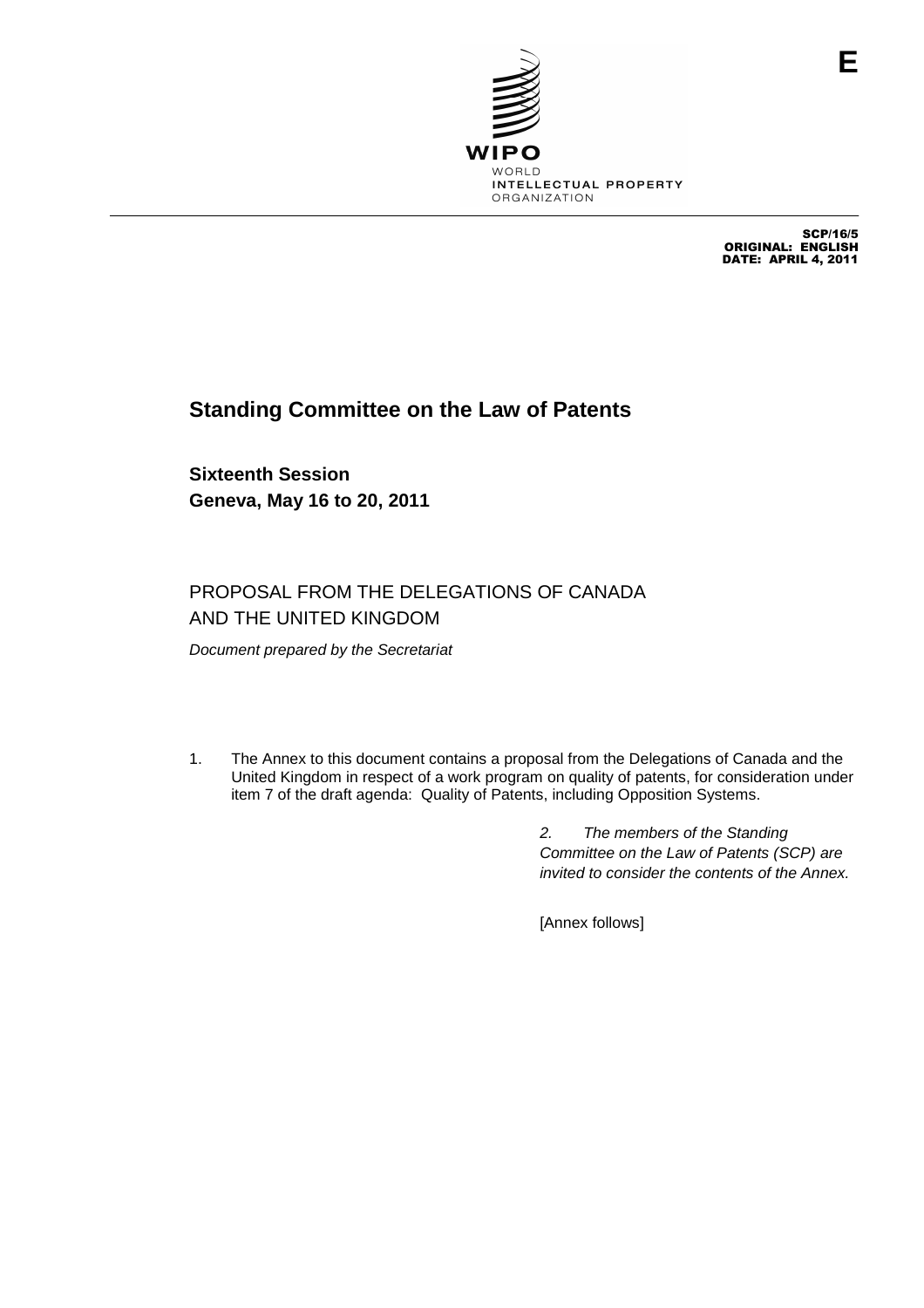## **WORK PROGRAM ON QUALITY OF PATENT**

### **I. INTRODUCTION**

- 1. The WIPO Standing Committee on the Law of Patents (SCP) reconvened in June 2008 after a three-year hiatus that was prompted by lack of agreement among Member States on the future work of the Committee.
- 2. Since June 2008, the Committee has met several times to discuss papers developed by the WIPO Secretariat and outside experts pursuant to mandates from Member States and covering a variety of topics with a view to developing a balanced work program for the Committee. While the discussions have been helpful in promoting a greater understanding of these issues, the Committee is still to develop its consideration of the prepared papers and studies into areas of concrete action.
- 3. These discussions are also taking place against the background of the Development Agenda, a number of agreed recommendations of which touch on subject matter relevant to or within the scope of the work of this Committee. Given this relationship, we believe the SCP is in a position to make a meaningful contribution to achieving positive, concrete results related to the Development Agenda.
- 4. The SCP was established "to serve as a forum to discuss issues, facilitate coordination and provide guidance concerning the progressive international development of the law of patents" (SCP/1/2, paragraph 3; see also A/32/2, Main Program 09, "Development of Industrial Property Law").
- 5. An important aspect of the patent system is the quality of patents granted. The patent system must function properly and achieve the appropriate balance of interests as between innovators, third parties and the public if it is to serve its purpose of promoting innovation and fostering technological, social and economic development. The quality of patents is a key aspect of how the patent system functions in order to deliver economic and social policy objectives.
- 6. Patent offices make a significant contribution to the well-functioning of the patent system by taking appropriate measures to ensure that the patents they grant meet the standards that foster the policy objectives of the patent system. By focusing on the work that patent offices do to promote high quality patents, the Committee can engage in technical patent law, practice and procedure discussions.
- 7. Focusing on patent quality will also further basic aims of the Development Agenda, such as building the capacity of patent offices and providing technical assistance to such offices as needed.
- 8. Therefore, we think it appropriate that the work of this Committee should focus on the quality of patents and, accordingly, we propose the following work program.

### **II. PROPOSAL FOR AN SCP WORK PROGRAM ON QUALITY OF PATENTS**

- 9. The proposed work plan for the SCP has three main components:
	- (a) Technical infrastructure development
	- (b) Information exchange on quality of patents
	- (c) Process improvement
- 10. Technical infrastructure development is intended to focus on information technology solutions to improve access to information relevant to patentability. Such improvements